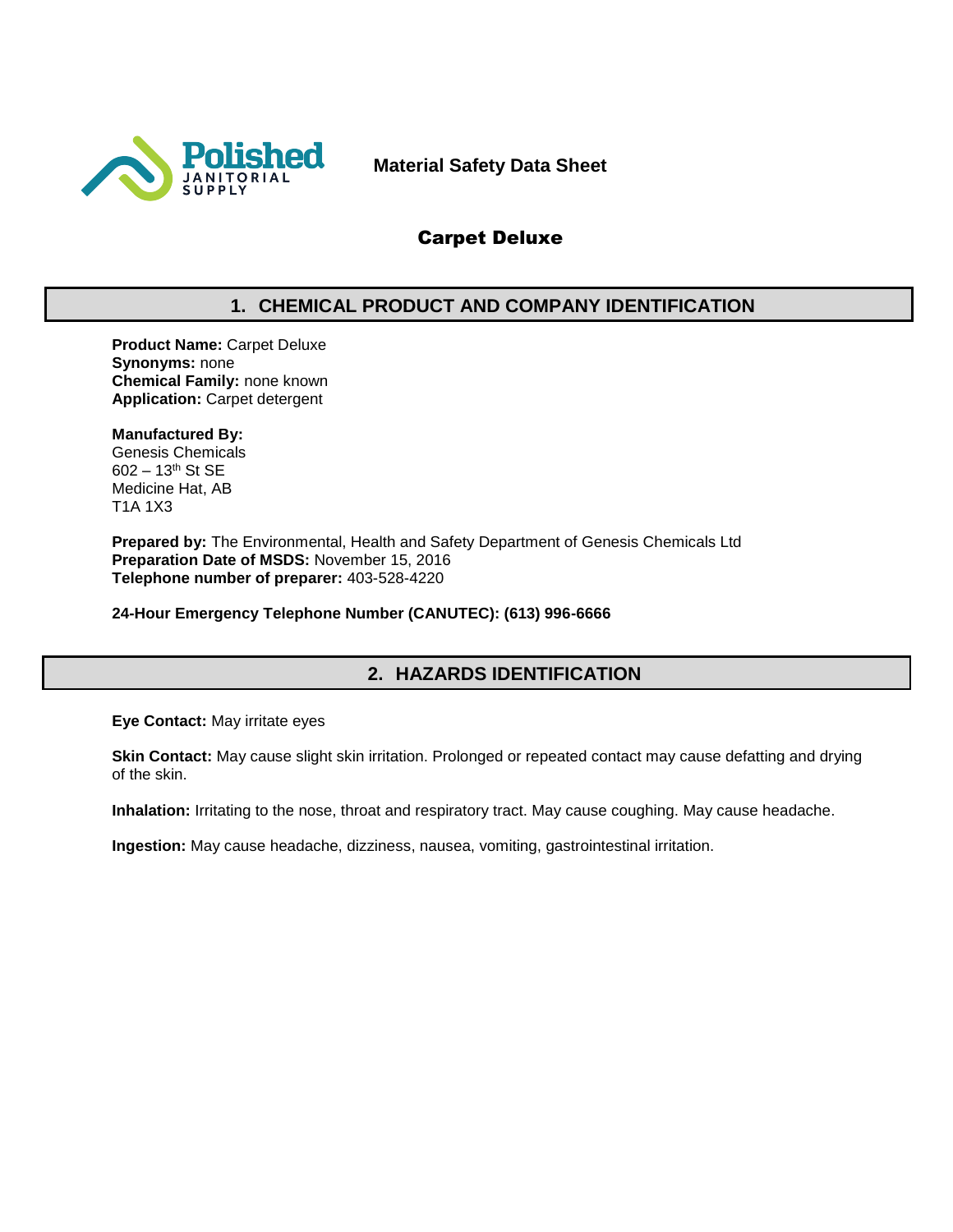## **3. COMPOSITION/INFORMATION ON INGREDIENTS**

| <b>Ingredients</b>                                                                         | Percentage<br>(w/w) | LD50s and LC50s Route & Species                                                                                                                                                                                                                                                                                                                                                                                                                                                    |
|--------------------------------------------------------------------------------------------|---------------------|------------------------------------------------------------------------------------------------------------------------------------------------------------------------------------------------------------------------------------------------------------------------------------------------------------------------------------------------------------------------------------------------------------------------------------------------------------------------------------|
| Sodium Metasilicate<br>6834-92-4                                                           | $20$                | Oral LD50 (Rat) 622 mg/kg                                                                                                                                                                                                                                                                                                                                                                                                                                                          |
| 2-Butoxyethanol<br>111-76-2                                                                | $20$                | Oral LD50 (Mouse) 1167 mg/kg<br>Oral LD50 (Mouse) 1230 mg/kg<br>Oral LD50 (Rat) 400 mg/kg<br>Oral LD50 (Rat) 470 mg/kg<br>Oral LD50 (Rat) 530 mg/kg<br>Oral LD50 (Rat) 917 mg/kg<br>Oral LD50 (Rabbit) 320 mg/kg<br>Oral LD50 (Guinea Pig) 1200 mg/kg<br>Dermal LD50 (Rabbit) 220 mg/kg<br>Dermal LD50 (Rabbit) 99 mg/kg<br>Inhalation LC50 (Rat) 450 ppm/4H<br>Inhalation LC50 (Mouse) 700 ppm/7H<br>Inhalation LC50 (Mouse) 3380 mg/m3/7H<br>Inhalation LC50 (Rat) 2900 mg/m3/7H |
| Dodecylbenze, Calcium Salt<br>27176-87-0                                                   | $20$                | Oral LD50 (Rat) = $890$ mg/kg                                                                                                                                                                                                                                                                                                                                                                                                                                                      |
| Poly(oxy-1,2-ethanediyl), alpha-(4-<br>nonylphenyl)-omega-hydroxy-,branched<br>127087-87-0 | $20$                | Oral LD50 (Rat) 2590 mg/kg<br>Dermal LD50 (Rabbit) 2830 mg/kg                                                                                                                                                                                                                                                                                                                                                                                                                      |
| Tetrasodium Salt of EDTA<br>64-02-8                                                        | $<$ 10              | Not Available                                                                                                                                                                                                                                                                                                                                                                                                                                                                      |

## **4. FIRST AID MEASURES**

**Eye Contact:** In case of contact, or suspected contact, immediately flush eyes with plenty of water for at least 15 minutes and get medical attention immediately after flushing.

**Skin Contact:** Remove contaminated clothing and launder before reuse. Wash contaminated skin with mild soap and water for 15 minutes. Get medical attention if irritation persists.

**Inhalation:** Remove person to fresh air. If not breathing, give artificial respiration. If breathing is difficult, get immediate medical attention.

**Ingestion:** Do NOT induce vomiting unless directed to do so by medical personnel. Never give anything by mouth if victim is rapidly losing consciousness, unconscious or convulsing. Get immediate medical attention.

**Notes to Physician:** No specific antidote. Treatment based on sound judgment of physician and individual reactions of patient.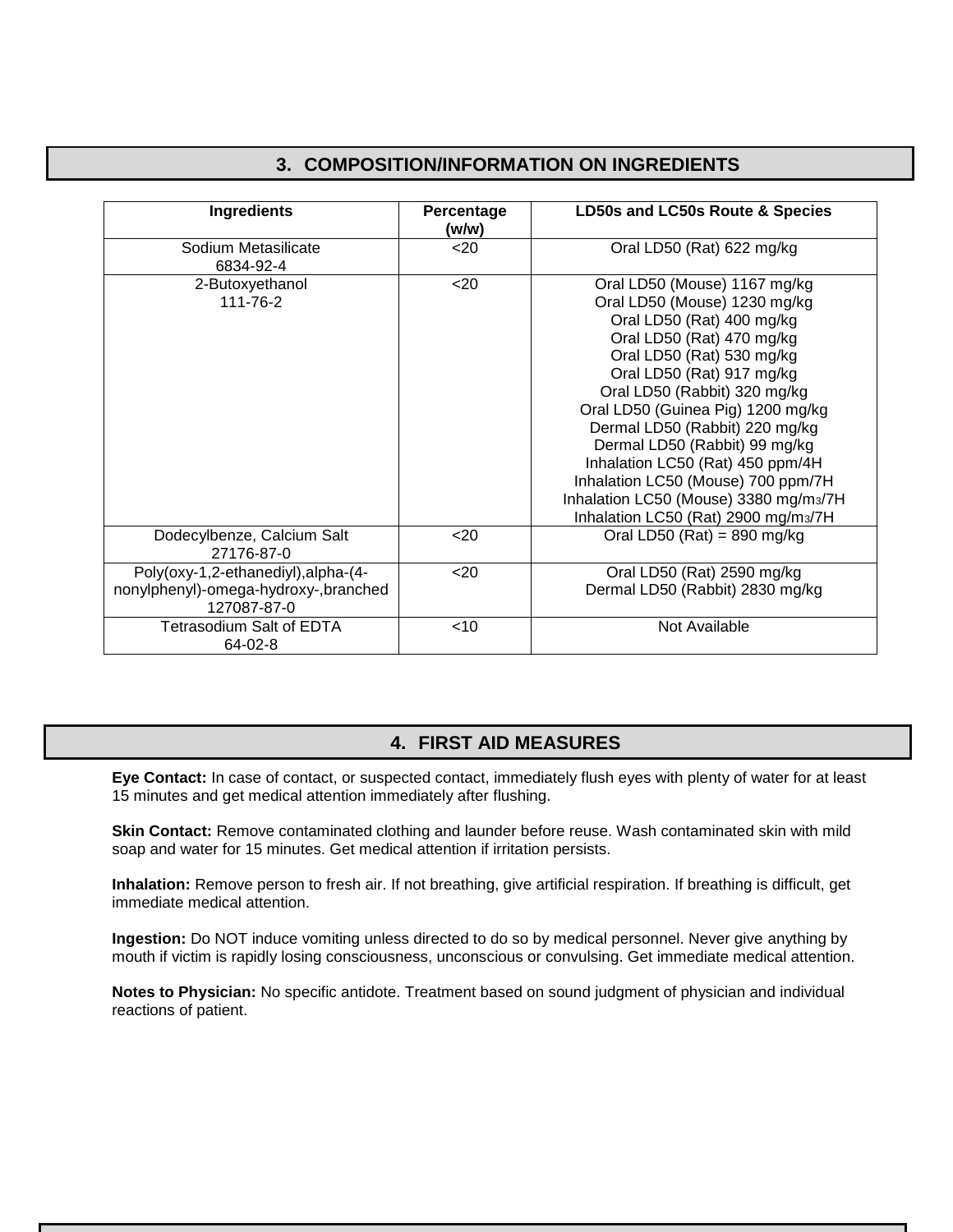**Flash Point: >100 °C / >212 °F Flash Point Method:** Pensky-Martens Closed Cup. **Autoignition Temperature:** Not Available **Flammable Limits in Air (%):** Not Available **Extinguishing Media:** Use dry chemicals, CO2, alcohol foam or water spray

**Special Exposure Hazards:** This product can produce flammable vapors which may travel to a source of ignition and flash back.

**Hazardous Decomposition/Combustion Materials (under fire conditions):** Carbon monoxide. Carbon dioxide.

**Special Protective Equipment:** Fire fighters should wear full protective clothing, including self-contained breathing equipment.

**NFPA RATINGS FOR THIS PRODUCT ARE:** HEALTH 2, FLAMMABILITY 1, INSTABILITY 0 **HMIS RATINGS FOR THIS PRODUCT ARE:** HEALTH 2, FLAMMABILITY 1, REACTIVITY 0

### **6. ACCIDENTAL RELEASE MEASURES**

**Personal Precautionary Measures:** Use appropriate safety equipment.

**Environmental Precautionary Measures:** Prevent entry into sewers or streams, dike if needed.

**Procedure for Clean Up:** Ventilate area. Isolate spill and stop leak where safe. Eliminate all ignition sources. Absorb with an inert dry material and place in an appropriate waste disposal container. Spilled material may cause floors and contact surfaces to become slippery.

#### **7. HANDLING AND STORAGE**

**Handling:** Avoid prolonged contact with eyes or prolonged skin contact. Do not ingest. Use good personal hygiene. Handle and open containers with care. Keep away from heat, sparks and flame. Use with adequate ventilation. Drum lining may occasionally chip and fall to bottom of container after long storage or excessive handling. As a precaution, pour liquid through filter/strainer to catch small pieces of liner before blending or repackaging. Keep the containers closed when not in use. Do not cut, drill, grind, weld or perform similar operations on or near containers. Partially filled containers should be blanketed with nitrogen.

**Storage:** Store in a cool, dry, well-ventilated area, away from heat and ignition sources. Place away from incompatible materials. Store in accordance with good industrial practices.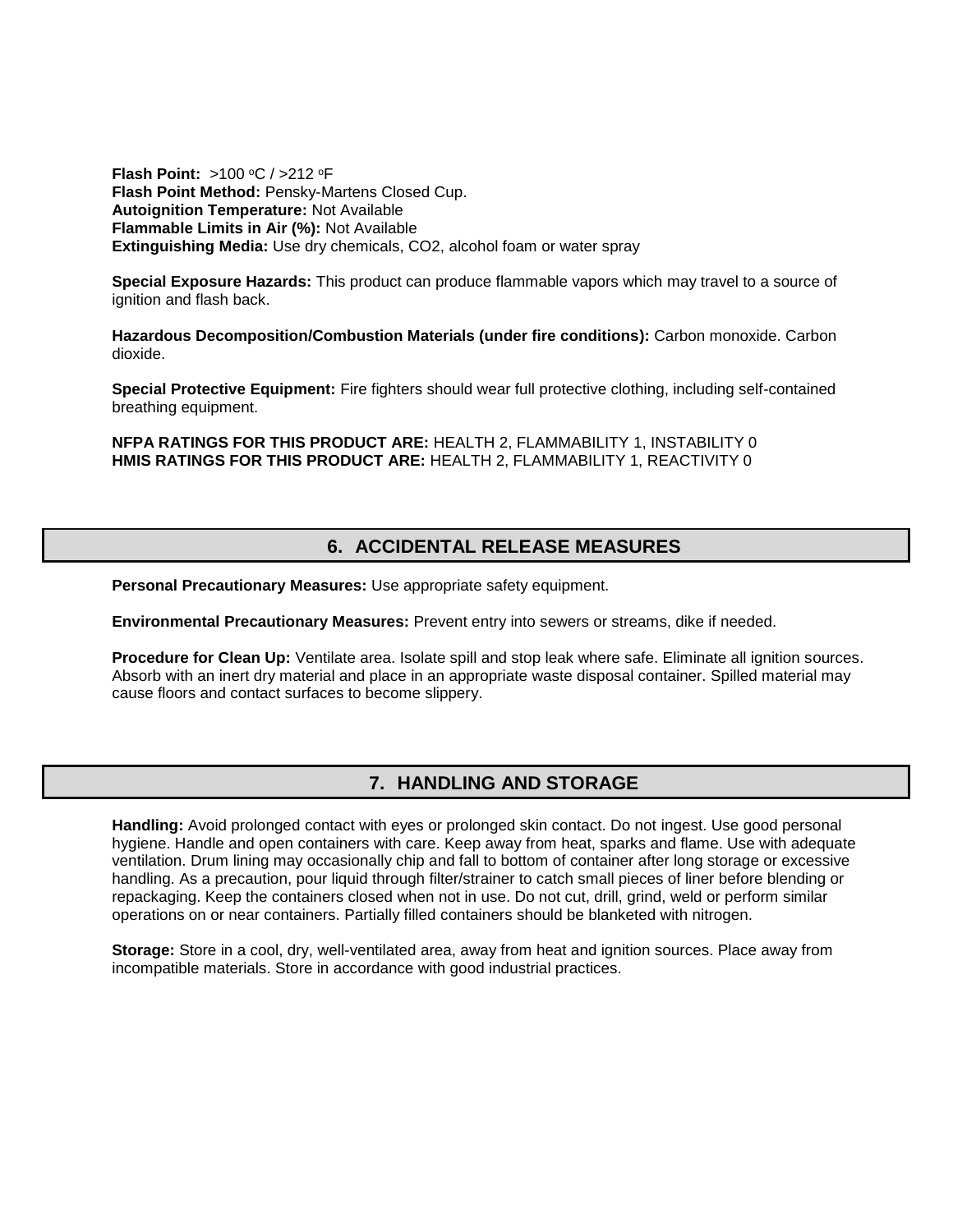### **8. EXPOSURE CONTROLS/PERSONAL PROTECTION**

#### **Engineering Controls:**

Local exhaust ventilation as necessary to maintain exposures to within applicable limits.

**Respiratory Protection:** If exposure exceeds occupational exposure limits, use an appropriate NIOSHapproved respirator. Organic vapor respirator.

**Gloves:** Nitrile gloves.

**Skin Protection:** The selection of personal protective equipment varies depending upon conditions of use. Impervious clothing.

**Eyes:** Chemical goggles; also wear a face shield if splashing hazard exists.

**Other Personal Protection Data:** Ensure that eyewash stations and safety showers are proximal to the work-station location.

| <b>Ingredients</b>                                                              | <b>Exposure Limit -</b><br><b>ACGIH</b>   | <b>Exposure Limit -</b><br><b>OSHA</b> | <b>Immediately Dangerous</b><br>to Life or Health - IDLH |
|---------------------------------------------------------------------------------|-------------------------------------------|----------------------------------------|----------------------------------------------------------|
| Sodium Metasilicate                                                             | Not available                             | Not available                          | Not available                                            |
| 2-Butoxyethanol                                                                 | 20 ppm (98<br>mg/m <sup>3</sup> ) TLV-TWA | 50 ppm (240)<br>$mg/m3$ ) PEL-TWA      | 700 ppm                                                  |
| Dodecylbenze, Calcium Salt                                                      | Not available                             | Not available                          | Not available                                            |
| Poly(oxy-1,2-ethanediyl), alpha-(4-<br>nonylphenyl)-omega-hydroxy-<br>,branched | Not available                             | Not available                          | Not available                                            |
| Tetrasodium Salt of EDTA                                                        | Not Available                             | Not Available                          | Not Available                                            |

#### **9. PHYSICAL AND CHEMICAL PROPERTIES**

**Physical State:** Liquid. **Color:** Purple/Red liquid **Odor:** Characteristic **pH:** 10.0-13.0 **Specific Gravity:** 0.95-1.05 @ 20°C **Boiling Point:** Not Available **Freezing/Melting Point:** Not Available **Vapor Pressure:** <1 mm Hg @ 20°C **Vapor Density:** Not available **% Volatile by Volume:** Not Available. **Evaporation Rate:** Not Available **VOCs:** Not Available. **Viscosity:** Not Available **Molecular Weight:** Not Available.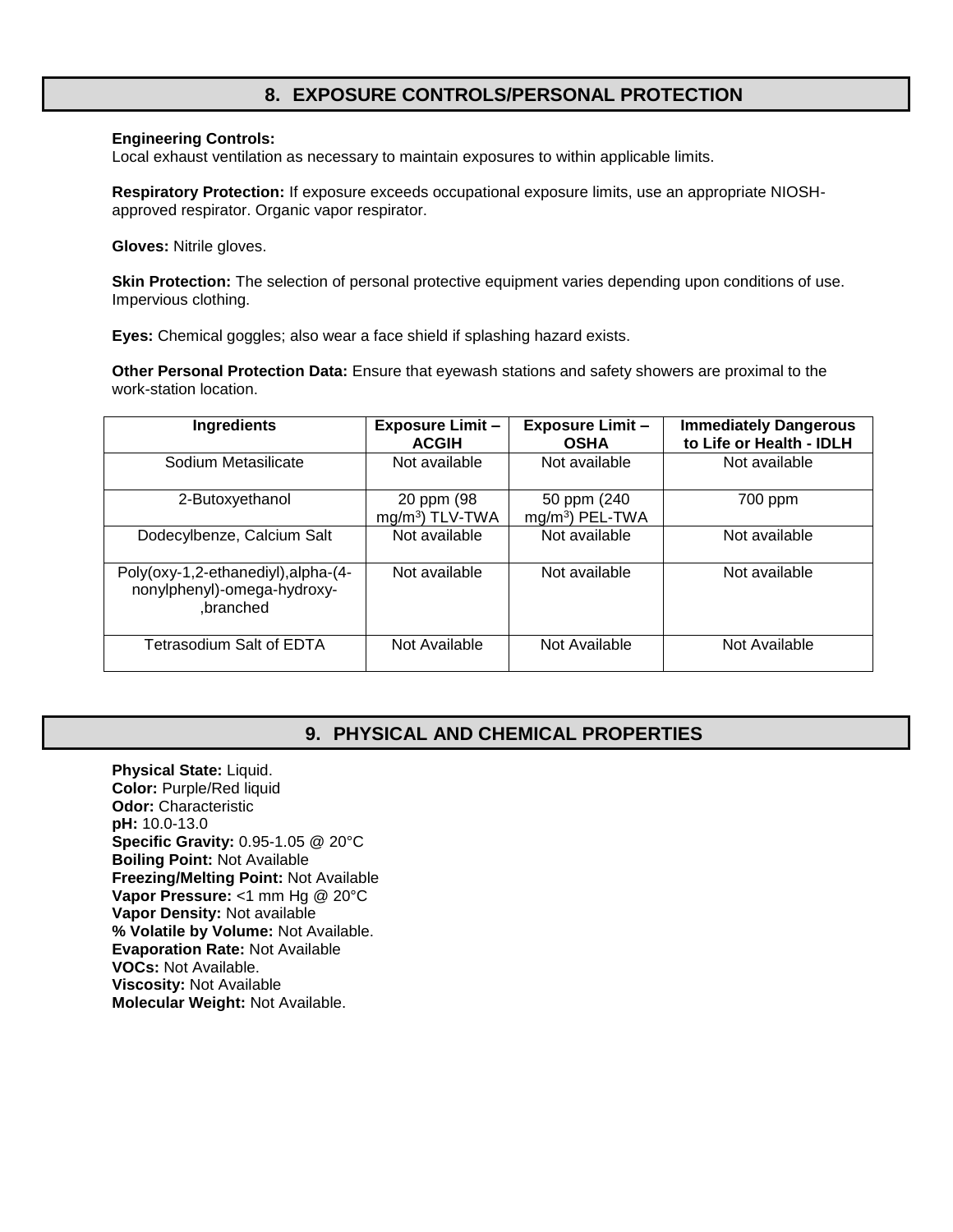## **10.STABILITY AND REACTIVITY**

**Chemical Stability:** Stable. **Hazardous Polymerization:** Will not occur. **Conditions to Avoid:** Excessive heat, open flames and all ignition sources. **Materials to Avoid:** Oxidizing agents. **Hazardous Decomposition Products:** Carbon monoxide. Carbon dioxide.

## **11.TOXICOLOGICAL INFORMATION**

#### **Principle Routes of Exposure**

**Ingestion:** May cause headache, dizziness, nausea, vomiting, gastrointestinal irritation.

**Skin Contact:** May cause slight skin irritation. Prolonged or repeated contact may cause defatting and drying of the skin.

**Inhalation:** Irritating to the nose, throat and respiratory tract. May cause coughing. May cause headache.

**Eye Contact:** May irritate eyes.

**Additional Information:** Excessive exposure to 2-butoxyethanol may cause hemolysis, thereby impairing the bloods ability to transport oxygen. Prolonged and repeated contact with the skin can cause defatting and drying of the skin resulting in skin irritation and dermatitis. Repeated inhalation or ingestion may cause central nervous system and gastrointestinal disturbances.

**Acute Test of Product: Acute Oral LD50:** Not available. **Acute Dermal LD50:** Not available. **Acute Inhalation LC50:** Not Available.

#### **Carcinogenicity:**

| Ingredients                                                                     | <b>IARC - Carcinogens</b> | <b>ACGIH - Carcinogens</b> |
|---------------------------------------------------------------------------------|---------------------------|----------------------------|
| Sodium Metasilicate                                                             | Not available             | Not available              |
| 2-Butoxyethanol                                                                 | Group 3                   | Listed                     |
| Dodecylbenze, Calcium Salt                                                      | Not available             | Not available              |
| Poly(oxy-1,2-ethanediyl), alpha-(4-<br>nonylphenyl)-omega-hydroxy-<br>.branched | Not Available             | Not available              |
| Tetrasodium Salt of EDTA                                                        | Not Available             | Not available              |

#### **Reproductive Toxicity/ Teratogenicity/ Embryotoxicity/ Mutagenicity:** Not available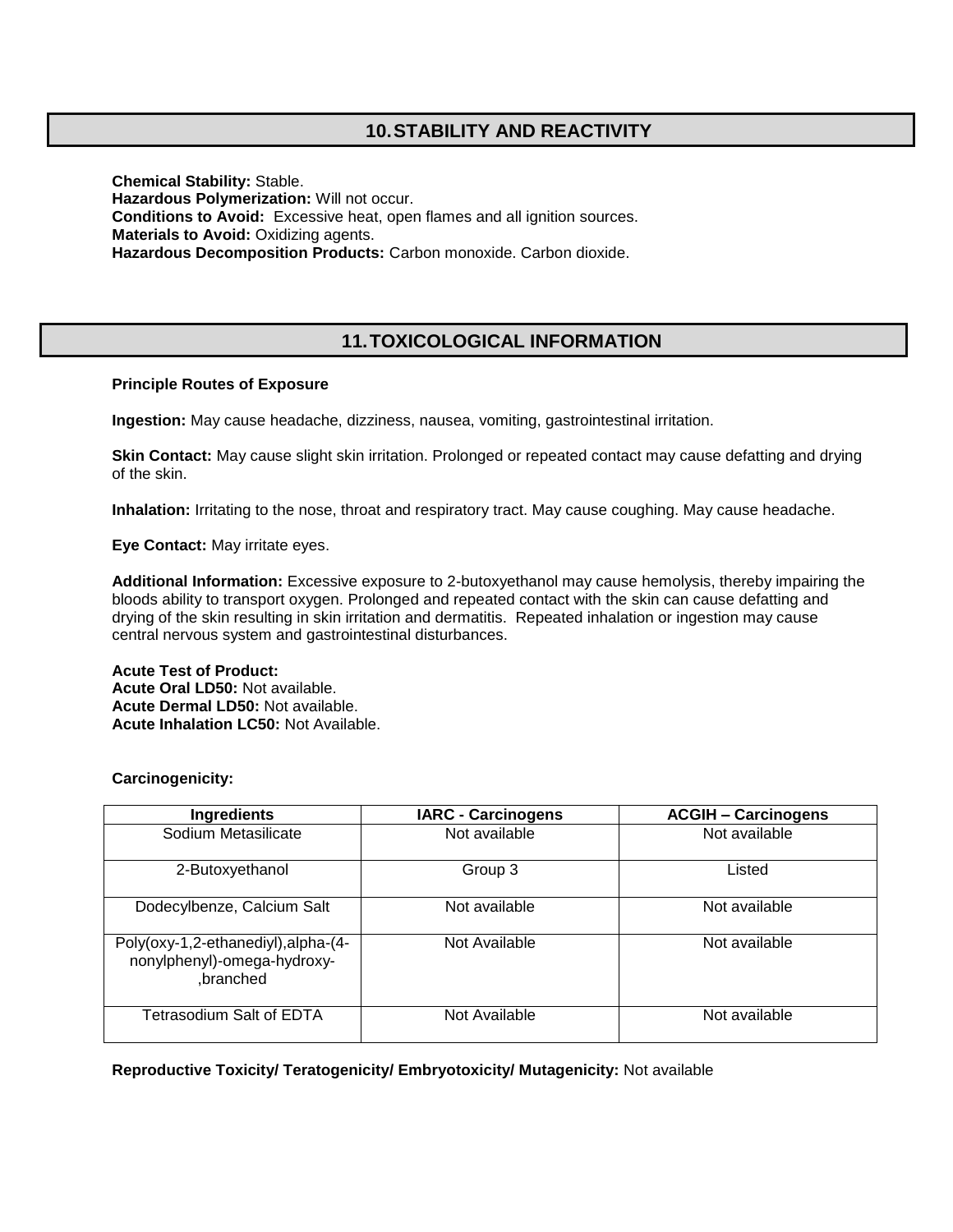# **12. ECOLOGICAL INFORMATION**

#### **Ecotoxicological Information:**

.

| <b>Ingredients</b>                                                              | <b>Ecotoxicity - Fish</b><br><b>Species Data</b> | <b>Acute</b><br><b>Crustaceans</b><br>Toxicity: | <b>Ecotoxicity-</b><br><b>Freshwater Algae Data</b> |
|---------------------------------------------------------------------------------|--------------------------------------------------|-------------------------------------------------|-----------------------------------------------------|
| Proprietary Terpene Component,<br><b>Trade Secret</b>                           | LC50 (Pimephales<br>promelas) 702 mg/L           | Not Available                                   | Not Available                                       |
| 2-Butoxyethanol                                                                 | LC50 (Lepomis<br>macrochirus) 1490<br>mg/L       | Not Available                                   | Not Available                                       |
| Synthetic Hydrocarbons, Non-<br><b>Distillate</b>                               | Not available                                    | Not available                                   | Not available                                       |
| Poly(oxy-1,2-ethanediyl), alpha-(4-<br>nonylphenyl)-omega-hydroxy-<br>.branched | Not Available                                    | Not Available                                   | Not Available                                       |
| Amines, C12-18-alkyldimethyl                                                    | Not Available                                    | Not Available                                   | Not Available                                       |

**Biodegradability Information (product):** Not readily biodegradable.

## **13. DISPOSAL CONSIDERATIONS**

**Disposal of Waste Method:** Disposal of all wastes must be done in accordance with municipal, provincial and federal regulations.

**Contaminated Packaging:** Empty containers should be recycled or disposed of through an approved waste management facility.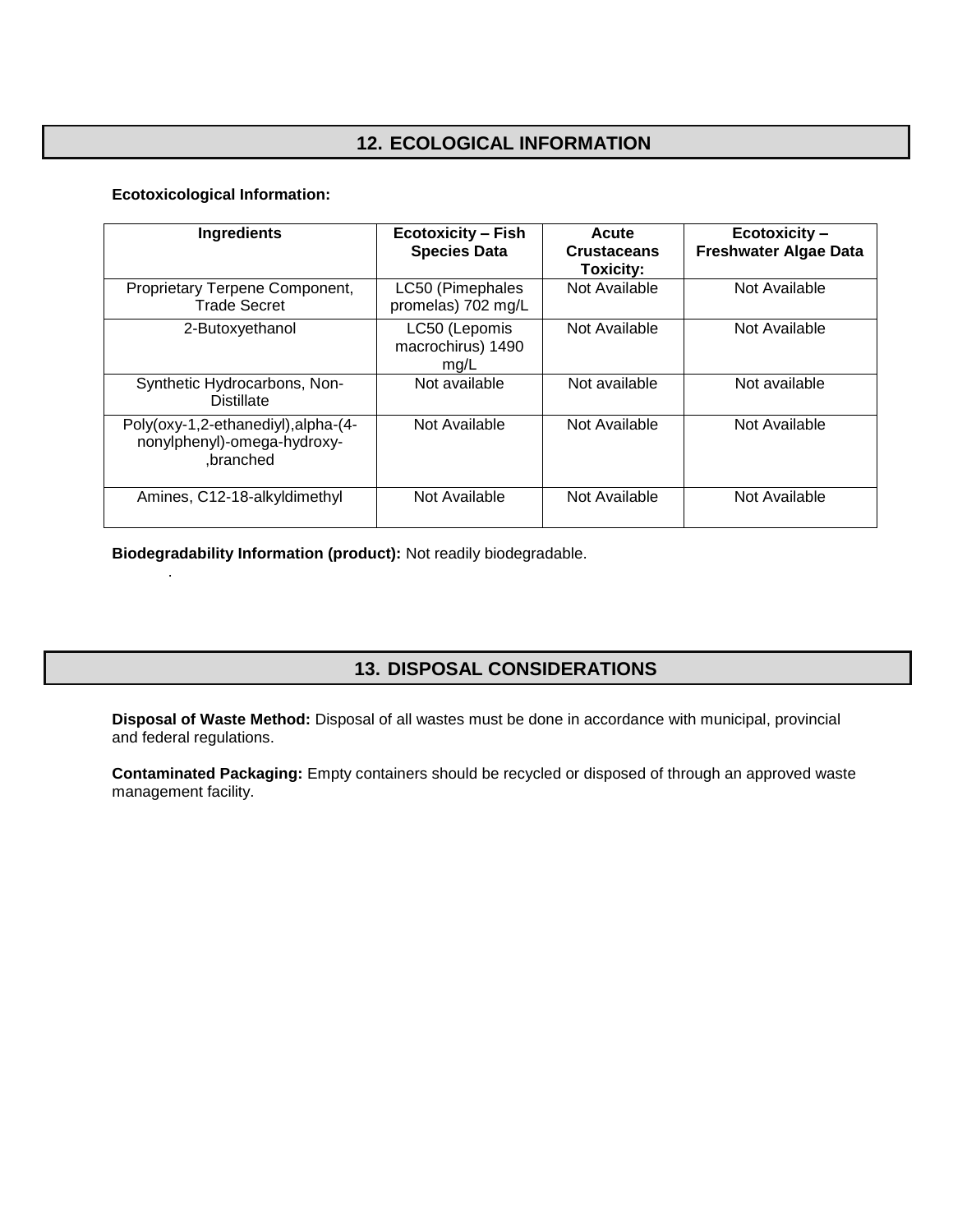### **14.TRANSPORT INFORMATION**

**DOT (U.S.): DOT Shipping Name:** Not Regulated **DOT Hazardous** Not Regulated **DOT UN Number:** Not Regulated **DOT Packing Group:** Not Regulated **DOT Reportable Quantity (lbs):** Not Available **Note:** No additional remark. **Marine Pollutant:** No.

**TDG (Canada): TDG Shipping Name:** Not Regulated **Hazard Class:** Not Regulated **UN Number:** Not Regulated **Packing Group:** Not Regulated **Marine Pollutant:** No.

### **15.REGULATORY INFORMATION**

**U.S. TSCA Inventory Status:** All components of this product are either on the Toxic Substances Control Act (TSCA) Inventory List or exempt.

**Canadian DSL Inventory Status:** All components of this product are either on the Domestic Substances List (DSL), the Non-Domestic Substances List (NDSL) or exempt. **Note:** Not available.

**WHMIS Hazardous Class:** D2B TOXIC MATERIALS